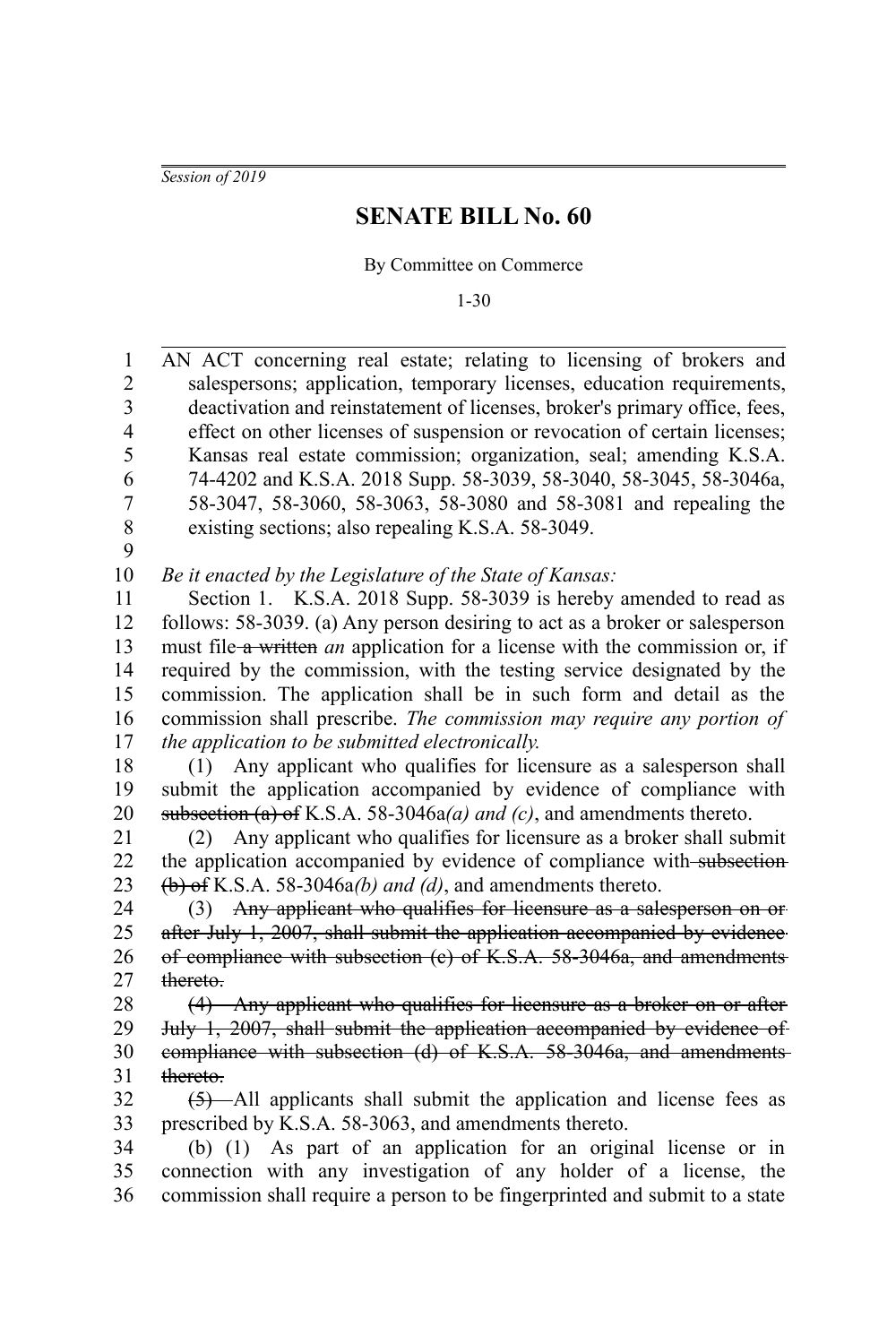and national criminal history record check. The fingerprints shall be used to identify the person and to determine whether the person has a record of criminal history in this state or other jurisdiction. The commission shall require the applicant to submit the fingerprints to the Kansas bureau of investigation and the federal bureau of investigation for a state and national criminal history record check *in the manner designated by the Kansas bureau of investigation*. The commission shall use the information obtained from fingerprinting and the criminal history for purposes of verifying the identification of the person and in the official determination of the qualifications and fitness of the person to be issued or to maintain a license. 1 2 3 4 5 6 7 8 9 10 11

(2) Local and state law enforcement officers and agencies shall assist the commission in taking and processing fingerprints of applicants for and holders of any license and shall release all records of adult convictions to the commission. 12 13 14 15

(3) The commission may fix and collect a fee in an amount necessary to reimburse the board *commission* for the cost of fingerprinting and the criminal history record check. Such fee shall be established by rule and regulation in accordance with K.S.A. 58-3063, and amendments thereto. Any moneys collected under this subsection shall be deposited in the state treasury and credited to the real estate *background investigation* fee fund. 16 17 18 19 20 21

(c) A license to engage in business as a broker or salesperson shall be granted only to a person who is 18 or more years of age and who has a high school diploma or its equivalent. 22 23 24

(d) In addition to the requirements of subsection (c), except as provided in subsection (e), each applicant for an original license as a broker shall have been: 25 26 27

(1) licensed as a salesperson in this state or as a salesperson or broker in another state, and shall have been actively engaged in any of the activities described in subsection (f) of K.S.A. 58-3035(f), and amendments thereto, for a period of at least two years during the five *three* years immediately preceding the date of the application for a license; or*.* 28 29 30 31 32

(2) if an applicant resides in a county that has a population of 20,000 or less, the commission may, upon a finding that such county suffers from a shortage of brokers and upon compelling evidence of need, waive or alter the requirements of this subsection. The commission shall adopt rules and regulations to establish alternative licensing criteria for such applicants *The commission may adopt rules and regulations to implement* 33 34 35 36 37 38

*the provisions of this subsection*. 39

(e) The commission may accept proof of experience in the real estate or a related business or a combination of such experience and education which the commission believes qualifies the applicant to act as a broker as being equivalent to all or part of the experience required by subsection (d). 40 41 42 43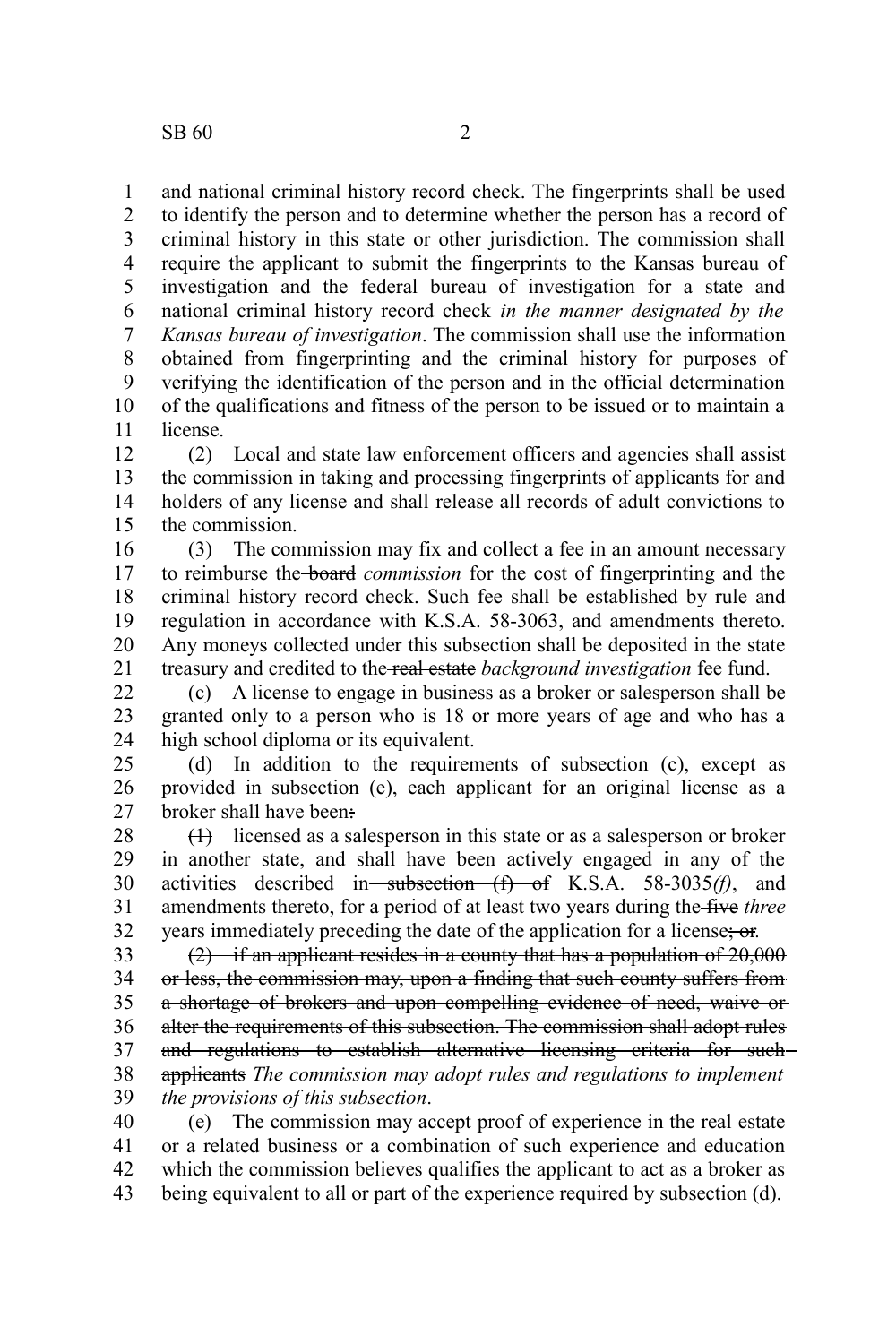## $SB 60$  3

(f) Each applicant for an original license shall be required to pass an examination covering the subject matter which brokers or salespersons generally confront while conducting activities that require a real estate license. The examination shall consist of a general portion that tests the applicant's knowledge of real estate matters that have general application. The state portion of the examination shall test the applicant's knowledge of real estate subject matter applicable to a specific jurisdiction. 1 2 3 4 5 6 7

(1) Except as provided in K.S.A. 58-3040, and amendments thereto, each applicant for an original license shall be required to pass the general or national portion of the examination. 8 9 10

(2) Each applicant for an original license shall be required to pass the Kansas state portion of the examination. 11 12

(3) No license shall be issued on the basis of an examination if either or both portions of the examination were administered more than six months prior to the date that the applicant's application is-filed with*received by* the commission. The examination may be given by the commission or any person *testing service* designated by the commission. Each person taking the examination shall pay the examination fee prescribed pursuant to K.S.A. 58-3063, and amendments thereto, which fee the commission may require to be paid to it or directly to the testing service designated by the commission. The examination for a broker's license shall be different from or in addition to that for a salesperson's license. 13 14 15 16 17 18 19 20 21 22 23

(g) The commission, prior to granting an original license, shall require proof that the applicant has a good reputation for honesty, trustworthiness, integrity and competence to transact the business of a broker or salesperson in such manner as to safeguard the public interest. 24 25 26 27

(h) An application for an original license as a salesperson or associate broker shall be accompanied by the recommendation of the supervising broker or branch broker with whom the salesperson or associate broker is to be associated, or by whom the salesperson or associate broker is to be employed, certifying that the applicant is honest, trustworthy and of good reputation. 28 29 30 31 32 33

(i) (1) Each applicant for an original salesperson's license who meets the requirements of this act prior to July  $1, 2007$ , shall be issued atemporary salesperson's license which shall expire six months after the last calendar day of the month in which the license was issued, on the last calendar day of that month. 34 35 36 37 38

(2) No later than 10 days prior to the expiration date of a temporary salesperson's license, the salesperson shall file an application on a formprovided by the commission. The application shall be accompanied by the license fee prescribed by K.S.A. 58-3063, and amendments thereto, and evidence of compliance with the requirements of subsection (f)(1) of 39 40 41 42 43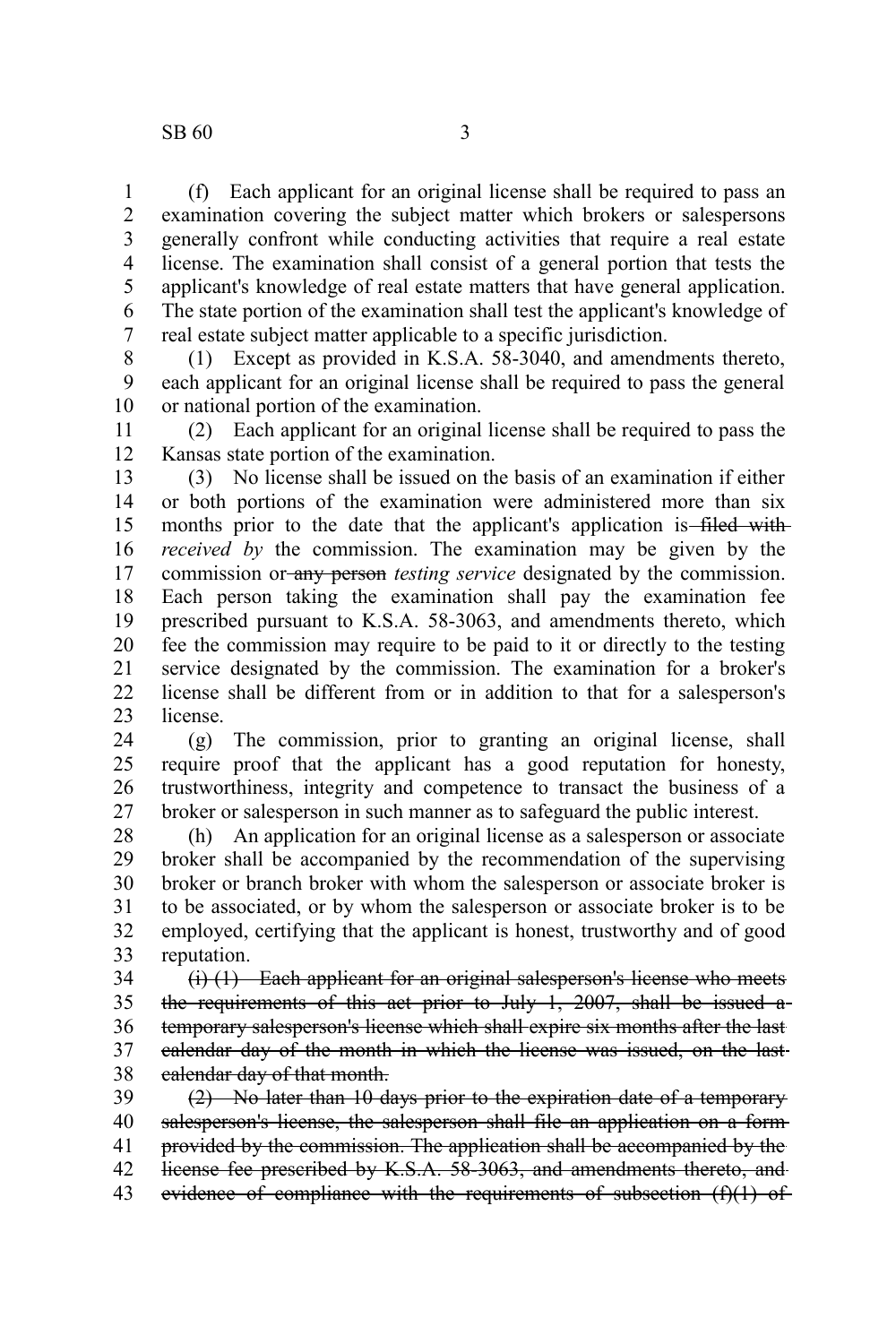K.S.A. 58-3046a, and amendments thereto. The commission shall issue a salesperson's license to a person who complies with the provisions of this paragraph. The issuance date of the salesperson's license shall be the day following the expiration date of the temporary license. The expiration date of the license shall be determined in accordance with a schedule established by rules and regulations of the commission. 1 2 3 4 5 6

(3) Failure to comply with the provisions of paragraph (2) shall automatically cancel the temporary license on its expiration date. 7 8

(4) A person whose temporary salesperson's license was canceled pursuant to paragraph (3) may apply for a salesperson's license if such application, the license fee prescribed by K.S.A. 58-3063, and amendments thereto, plus a late fee of \$50 and evidence of attendance of 30 hours of instruction received after issuance of the temporary license pursuant to subsection  $(f)(1)$  of K.S.A. 58-3046a, and amendments thereto, are received by the commission within three months after the expiration date of the temporary license. The commission shall issue a salesperson's license to a person who complies with the provisions of this paragraph. The expiration date of the license shall be determined in accordance with a schedule established by rules and regulations of the commission. 9 10 11 12 13 14 15 16 17 18 19

(j) Each applicant for an original salesperson's license who meets the requirements of this act on and after July 1, 2007, shall be issued a salesperson's license. The expiration date of the license shall bedetermined in accordance with a schedule established by rules and regulations of the commission. 20 21 22 23 24

Sec. 2. K.S.A. 2018 Supp. 58-3040 is hereby amended to read as follows: 58-3040. (a) A nonresident of this state may be granted a broker's license if: 25 26 27

(1) The nonresident is licensed as a broker in the nonresident's state of residence; and 28 29

(2) such *the* nonresident meets all requirements imposed by this act on Kansas residents for licensure as a broker, except as provided by subsection (e). 30 31 32

33

(b) A nonresident broker may be granted a salesperson's license, if:

(1) The nonresident is licensed as a broker in the nonresident's state of residence; 34 35

(2) such *the* nonresident meets all requirements imposed by this act on Kansas residents for licensure as a broker, except for the requirements of K.S.A.  $58-3039(d)(1)$  or (e), and amendments thereto, and the nonresident does not qualify for a waiver pursuant to subsection (e); and 36 37 38 39

(3) the nonresident submits the certification described in K.S.A. 58- 3039(h), and amendments thereto. 40 41

(c) A nonresident salesperson employed by or associated with a broker licensed pursuant to this act may be granted a salesperson's license 42 43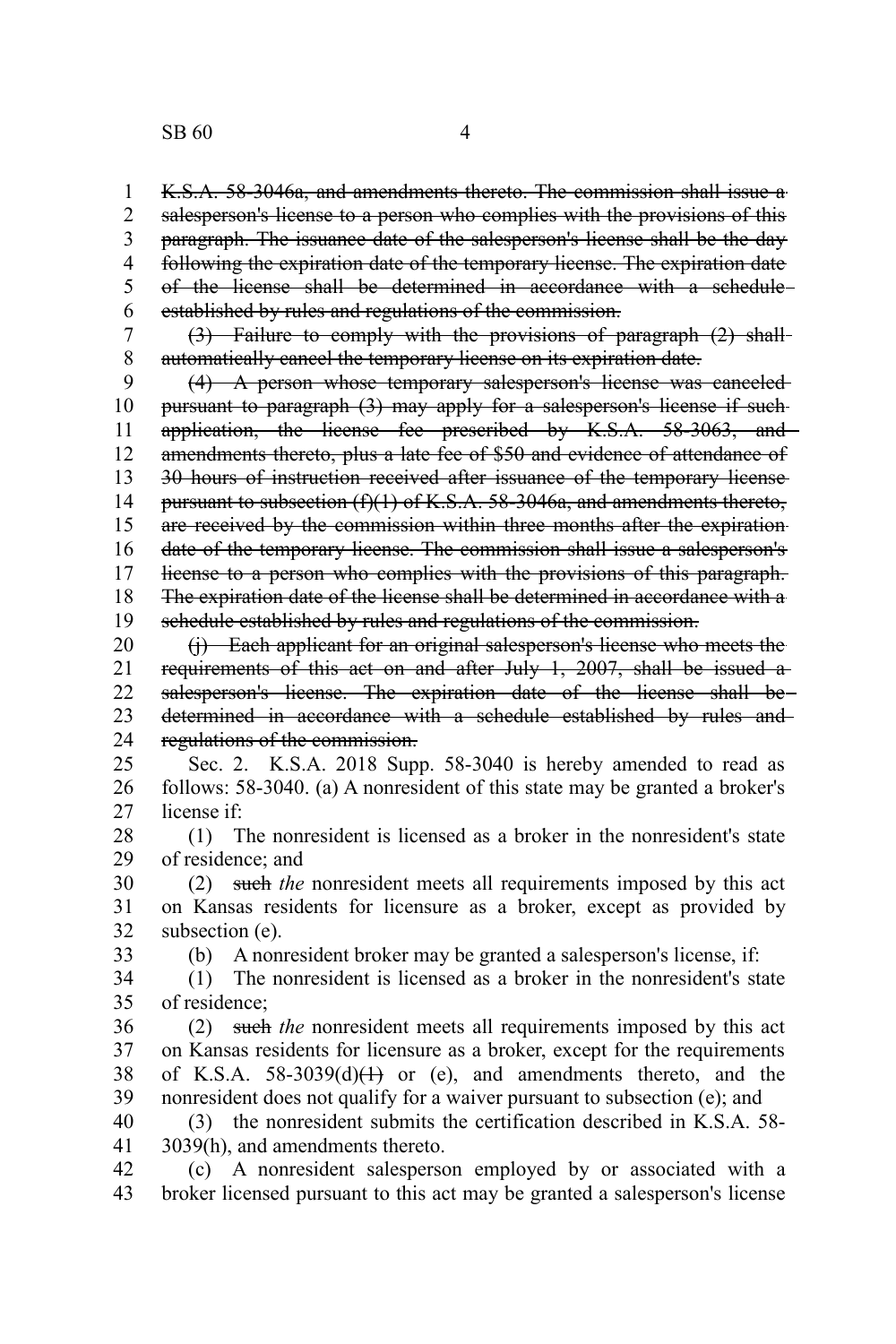under such *the* broker, if: 1

(1) The salesperson is licensed as a salesperson in the salesperson's state of residence; and 2 3

(2) such *the* salesperson meets all requirements imposed by this act on Kansas residents for licensure as a salesperson, except as provided by subsection (f). 4 5 6

(d) The commission may enter into agreements with other jurisdictions as to the issuance of reciprocal licenses. 7 8

(e) The commission may waive the education provided by K.S.A. 58- 3046a(b), and amendments thereto, the examination provided by K.S.A. 58-3039, and amendments thereto, and the experience provided by K.S.A.  $58-3039(d)(1)$  or (e), and amendments thereto, and issue an original broker's license to a nonresident or to a Kansas resident who holds a broker's license issued by another jurisdiction if, in the judgment of the commission, the applicant received equivalent education, passed an equivalent examination and obtained equivalent experience. The applicant shall meet all other requirements imposed by this act. 9 10 11 12 13 14 15 16 17

(f) The commission may waive the education provided by K.S.A. 58- 3046a(a), and amendments thereto, and the examination provided by K.S.A. 58-3039, and amendments thereto, and issue an original salesperson's license to a nonresident or to a Kansas resident who holds a license issued by another jurisdiction if, in the judgment of the commission, the applicant received equivalent education and passed an equivalent examination. The applicant shall meet all other requirements imposed by this act. 18 19 20 21 22 23 24 25

(g) Prior to the issuance of a license to a nonresident, the applicant must agree in writing to abide by all provisions of this act with respect to the applicant's real estate activities within the state and submit to the jurisdiction of the commission and the state in all matters relating thereto. Such *The* agreement shall be filed with the commission and shall remain in force for so long as the nonresident is licensed by this state and thereafter with respect to acts or omissions committed while licensed as a nonresident. 26 27 28 29 30 31 32 33

(h) A nonresident licensed under this section shall be entitled to the same rights and subject to the same obligations as are provided in this act for Kansas residents, except that revocation or suspension of a nonresident's license in the nonresident's state of residence shall automatically cause the same revocation or suspension of such the nonresident's license issued under this act. No hearing shall be granted to a nonresident licensee-where *whose* license is subject to-such the automatic revocation or suspension except for the purpose of establishing the fact of revocation or suspension of the nonresident's license by the nonresident's state of residence. 34 35 36 37 38 39 40 41 42 43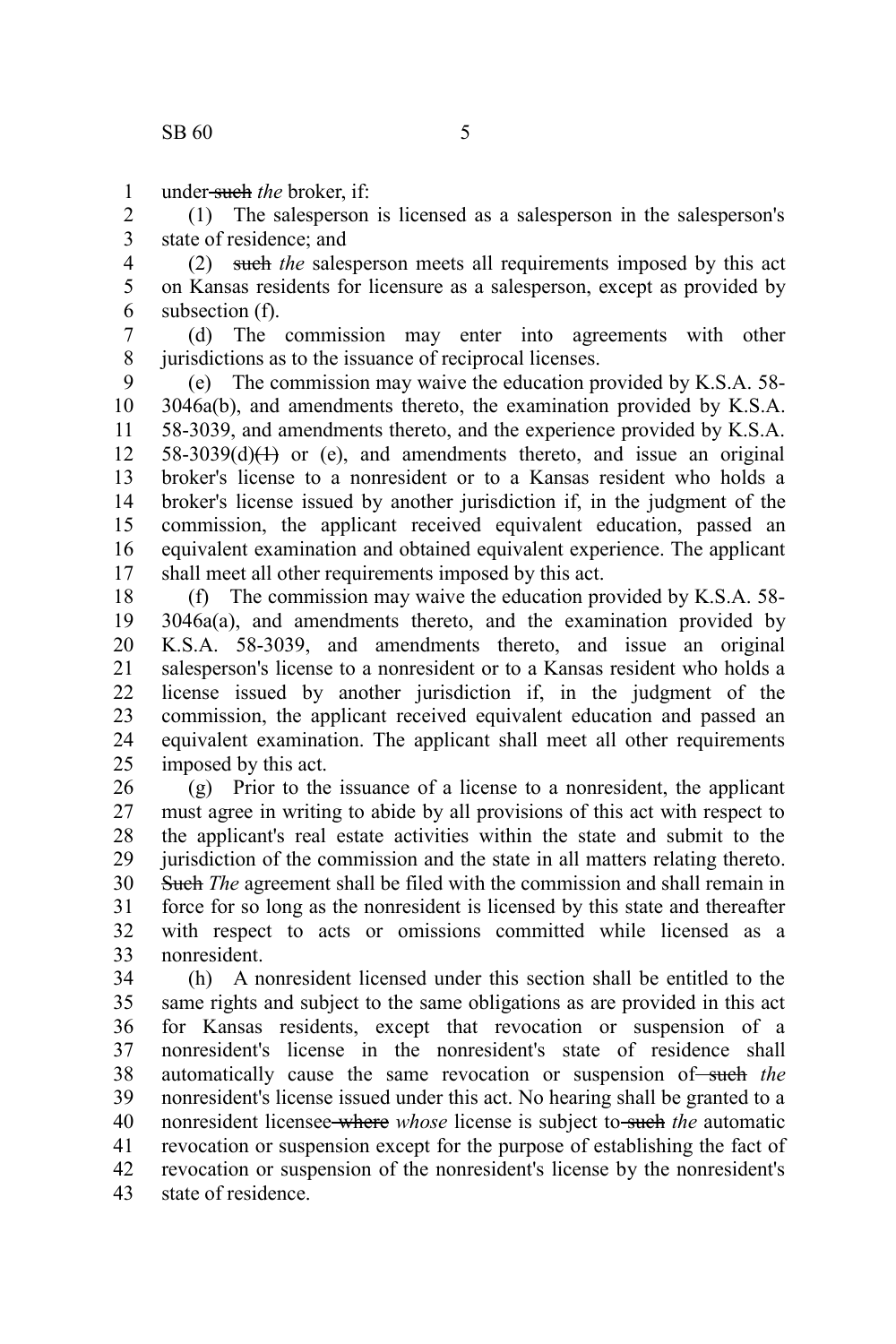Sec. 3. K.S.A. 2018 Supp. 58-3045 is hereby amended to read as follows: 58-3045. (a) Except for a temporary salesperson's license issued pursuant to subsection (i) of K.S.A. 58-3039, and amendments thereto, Each license issued or renewed by the commission shall expire on a date determined in accordance with a schedule established by rules and regulations of the commission, which date shall be not more than two years from the date of issuance or renewal. Except as otherwise provided by this act, applicants for issuance or renewal of a license must satisfy all applicable requirements prior to issuance or renewal of the license. 1 2 3 4 5 6 7 8 9

(b) (1) Except for a temporary salesperson's license issued pursuant to subsection (i) of K.S.A. 58-3039, and amendments thereto, Each license shall be renewable upon the filing of a renewal application on or before the renewal date, which is the last calendar day of the month preceding the license expiration date. Such application shall be made on a form provided by the commission and accompanied by  $(A)$  the renewal fee prescribed by K.S.A. 58-3063, and amendments thereto<del>, and (B) evidence of compliance</del> with the requirements of K.S.A. 58-3046a, and amendments thereto, or the licensee's license with the licensee's request that the license be deactivated on the renewal date pursuant to K.S.A. 58-3049, and amendments thereto. 10 11 12 13 14 15 16 17 18 19

(2) Failure to comply with paragraph  $(1)$  on or before the renewal*expiration* date will automatically cancel *expire* the license on the license expiration date unless the license is *reinstated and* renewed pursuant to subsection (c) prior to the expiration date. 20 21 22 23

(c) The commission may reinstate and renew the license of a licensee who has failed to comply with the requirements of subsection  $(b)(1)$  if within six months following the date of the expiration of the license, the licensee submits to the commission an application for late renewal. Such application shall be made on a form provided by the commission-and shall be signed by the licensee. Except for late renewal of a license ondeactivated status pursuant to K.S.A. 58-3049, and amendments thereto, such application also shall be signed by the licensee's supervising brokeror branch broker, if applicable. Such application shall be accompanied by (1) evidence of compliance with K.S.A. 58-3046a, and amendments thereto, or a written request that such license be renewed on deactivated status pursuant to K.S.A. 58-3049, and amendments thereto, and (2)payment of the renewal fee prescribed by K.S.A. 58-3063, and amendments thereto, plus a late fee of \$50 *\$100*. 24 25 26 27 28 29 30 31 32 33 34 35 36 37

(d) An application for renewal filed in compliance with the requirements of subsection (b) shall entitle the applicant to continue operating under the applicant's existing license after its specified expiration date, unless such license has been suspended or revoked and has not been reinstated or unless such license is restricted, until such time as the commission determines whether the application fulfills such 38 39 40 41 42 43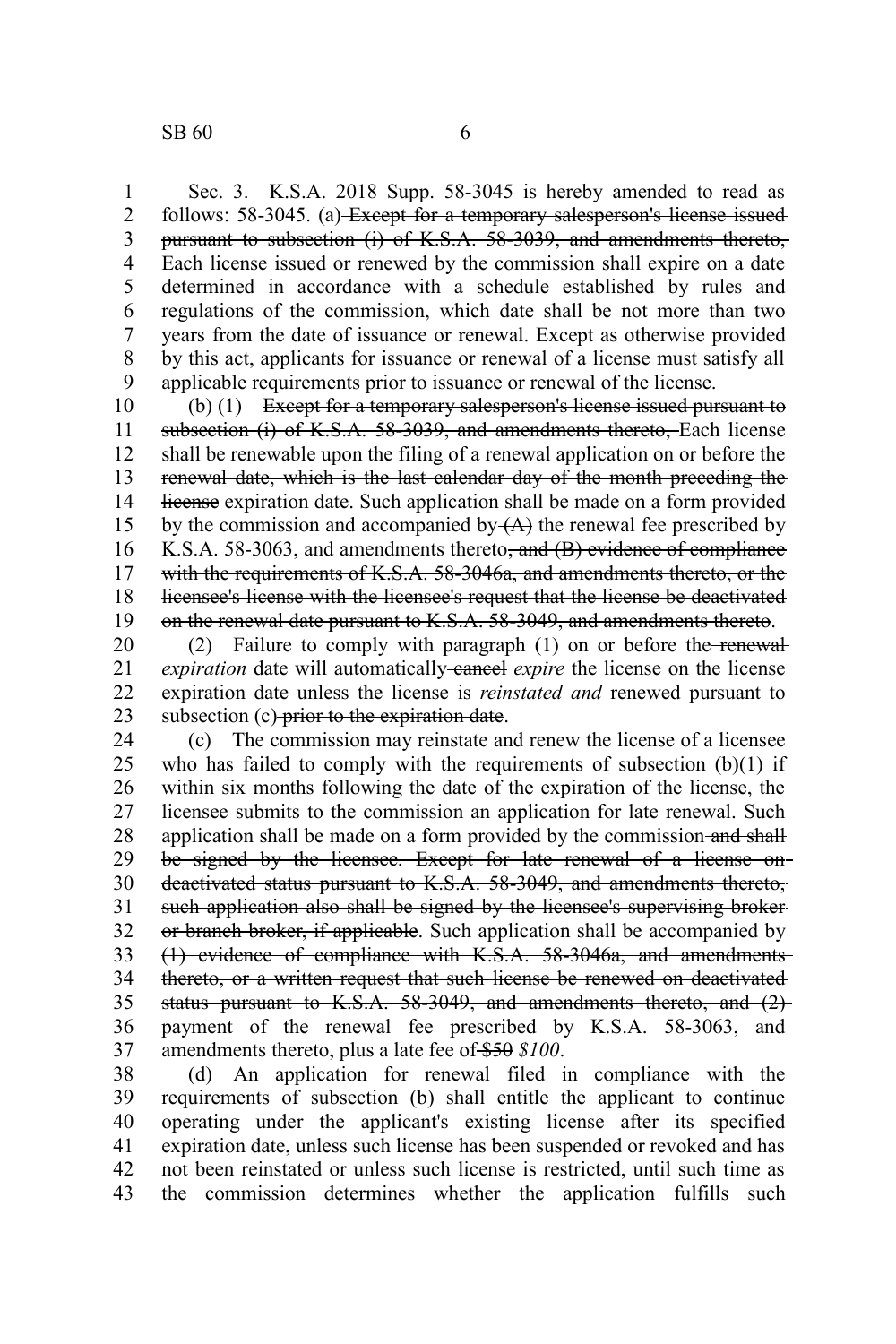requirements. 1

Sec. 4. K.S.A. 2018 Supp. 58-3046a is hereby amended to read as follows: 58-3046a. (a) Except as provided in K.S.A. 58-3040, and amendments thereto, any person who applies for an original license in this state as a salesperson shall submit evidence, satisfactory to the commission, of attendance of a principles of real estate course, of not less than 30 hours of instruction, approved by the commission and received *completed* within the 12 months immediately preceding the filing *receipt by the commission* of *the* application for salesperson's license. The commission may require the evidence to be furnished to the commission with the original application for license or it may require the applicant to furnish the evidence to the testing service designated by the commission as a prerequisite to taking the examination required by K.S.A. 58-3039, and amendments thereto. If the evidence is furnished to the testing service, the instruction shall have been received *completed* within 12 months immediately preceding the date of the examination. 2 3 4 5 6 7 8 9 10 11 12 13 14 15 16

(b) Except as provided in K.S.A. 58-3040, and amendments thereto, any person who applies for an original license in this state as a broker shall submit evidence, satisfactory to the commission, of attendance of 24 *a Kansas real estate fundamentals course, of not less than 30 and no more than 45* hours of instruction, approved by the commission and received within the 12 months immediately preceding the filing of application for broker's license. Such hours shall be in addition to any hours of instruction used to meet the requirements of subsection (c), (d), (e) or (f). The commission may require the evidence to be furnished to the commission with the original application for license, or it may require the applicant to furnish the evidence to the testing service designated by the commission as a prerequisite to taking the examination provided in K.S.A. 58-3039, and amendments thereto. If the evidence is furnished to the testing service, the instruction shall have been received *completed* within 12 months immediately preceding the date of the examination. 17 18 19 20 21 22 23 24 25 26 27 28 29 30 31

(c) Any person who applies for an original license in this state as a salesperson on or after July 1, 2007, shall submit evidence, satisfactory to the commission, of attendance of a Kansas real estate practice course, of not less than 30 hours of instruction, approved by the commission and received *completed* within the six months immediately preceding the filing *receipt by the commission* of the application for licensure. 32 33 34 35 36 37

(d) *Any person who applies for an original license in this state as a broker on or after January 1, 2020, shall submit evidence, satisfactory to the commission, of attendance of a Kansas real estate management course, of not less than 30 and no more than 45 hours of instruction, approved by the commission and completed within the six months immediately preceding the receipt by the commission of the application for* 38 39 40 41 42 43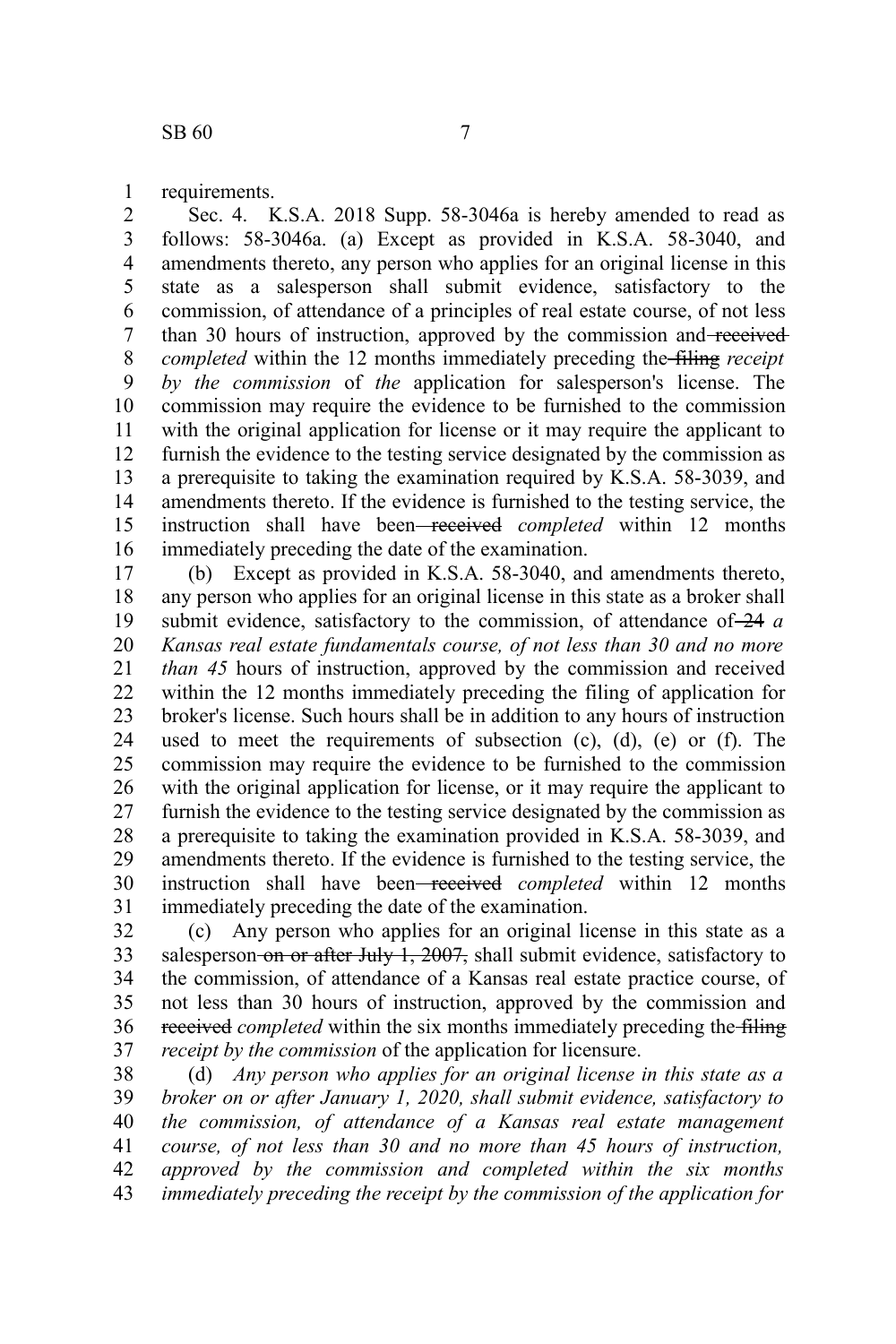*(e)* Any person who applies for an original license in this state as a broker on or after July 1, 2007, who is a nonresident of Kansas or who is a resident of Kansas applying for licensure pursuant to K.S.A. 58-3040(e), and amendments thereto, shall submit evidence, satisfactory to the commission, of attendance of a Kansas real estate course, of not less than four hours of instruction and received *completed* within the six months immediately preceding the filing of the application for licensure. Such course shall be approved by the commission and shall be specific to Kansas law with primary emphasis on issues that arise under the brokerage relationships in real estate transactions act, K.S.A. 58-30,101 et seq., and amendments thereto, and rules or regulations adopted thereunder. 3 4 5 6 7 8 9 10 11 12 13

(e)*(f)* At or prior to each renewal *license expiration* date established by the commission, any person who is licensed in this state as a broker or as a salesperson shall submit evidence, satisfactory to the commission, of attendance of not less than 12 hours of continuing education approved by the commission and received *completed after issuance of the license and* during the renewal period. *This requirement shall not apply to a license on deactivated status pursuant to K.S.A. 58-3047, and amendments thereto.* 14 15 16 17 18 19 20

(f) Any person who obtains a temporary license in this state as a salesperson prior to July 1, 2007, shall submit evidence, satisfactory to the commission, of attendance of courses of instruction approved by the commission as follows: 21 22 23 24

(1) No later than ten days prior to the expiration date of the temporary license, 30 hours of instruction received after the date of licensure. 25 26

(2) At or prior to the first renewal of a license issued pursuant to K.S.A. 58-3039, and amendments thereto, 12 hours of continuing education received during the renewal period. Such evidence shall not be required until the second license renewal if the license expires less than six months after issuance. 27 28 29 30 31

(3) At or prior to each license renewal thereafter, 12 hours of continuing education received during the renewal period. 32 33

(g) Any person who qualifies for original licensure as a salesperson pursuant to K.S.A. 58-3039, and amendments thereto, on or after July 1, 2007, shall not be required to comply with subsection (e) until the second license renewal period if the license expires less than six months after it is issued. 34 35 36 37 38

 $\frac{h(x)}{g}$  Except for courses reviewed pursuant to subsection- $\frac{h(x)}{g}$  (j), courses of instruction required by this section shall be courses approved by the commission and offered by: 39 40 41

(1) An institution which is accredited by the north central association of colleges and secondary schools accrediting agency; 42 43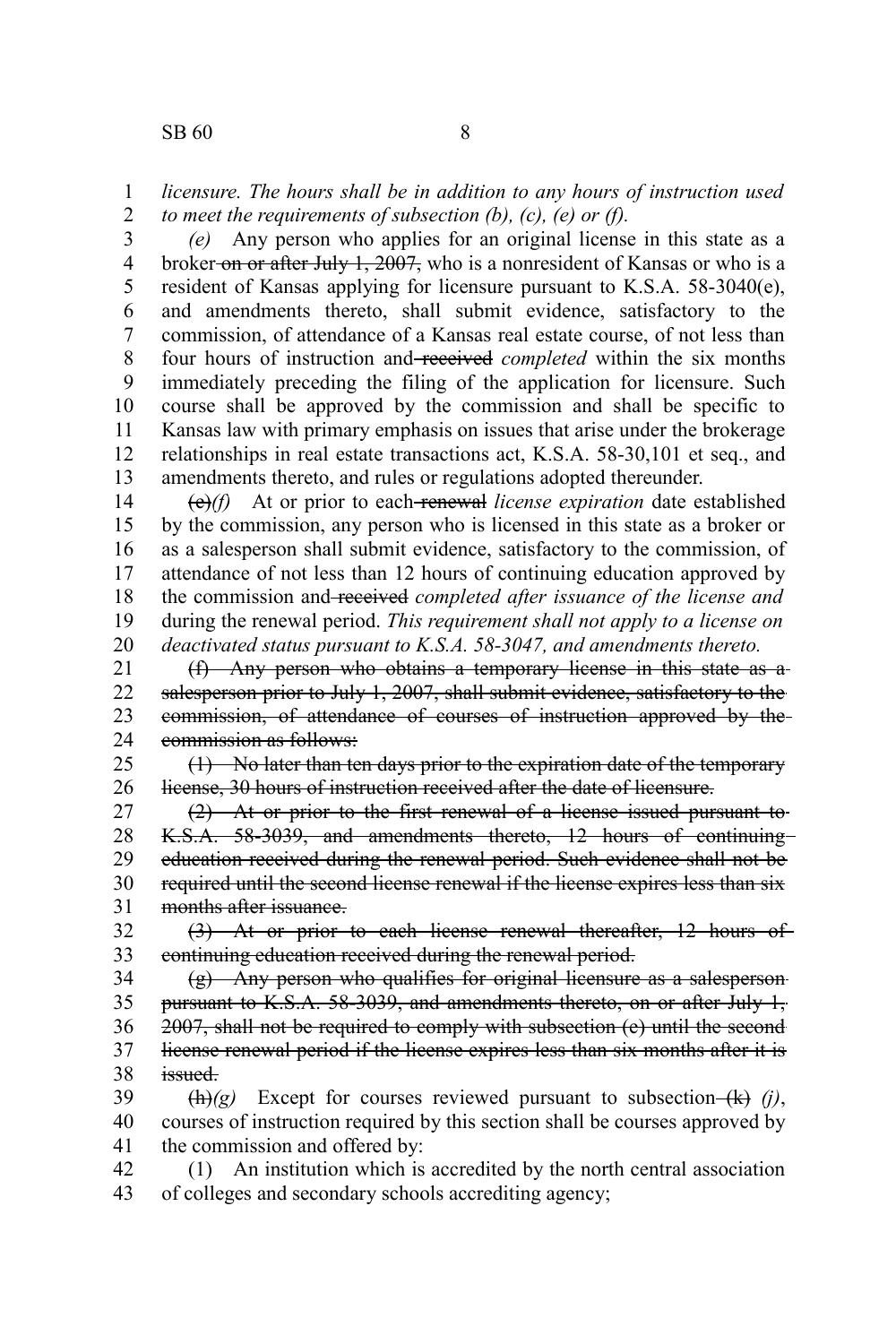## $\text{SR } 60$  9

(2) a technical college as defined by K.S.A. 74-32,407, and amendments thereto; 1 2

(3) a private or out-of-state postsecondary educational institution which has been issued a certificate of approval pursuant to the Kansas private and out-of-state postsecondary educational institution act; 3 4 5

6

(4) any agency of the state of Kansas;

(5) a similar institution, approved by the commission, in another state; or 7 8

(6) an entity, approved by the commission, to provide continuing education. 9 10

 $\overrightarrow{(t)}$  The commission shall adopt rules and regulations to: (1) Prescribe minimum curricula and standards for all courses offered to fulfill education requirements of this act; (2) designate a course of study to fulfill any specific requirement, which may include a testing requirement; (3) prescribe minimum qualifications for instructors of approved courses; and (4) establish standards and procedures for approval of courses and instructors, monitoring courses, advertising, registration and maintenance of records of courses, and withdrawal of approval of courses and instructors. 11 12 13 14 15 16 17 18 19

 $\left(\frac{1}{1}\right)(i)$  The commission may approve distance education courses consisting solely or primarily of instruction provided online or in other computer-assisted formats, or by correspondence, audiotape, videotape or other media. For the purposes of this section, attendance of one hour of instruction shall mean 50 minutes of classroom instruction or the equivalent thereof in distance education study as determined by the commission. 20 21 22 23 24 25 26

 $(k)(i)$  Courses of instruction required by this section shall be courses approved by the commission either before or after their completion. The commission may give credit toward the 12 hours of continuing education required by subsection— $(e)$  or (f) to any licensee who submits an application for course review obtained from the commission and pays the fee prescribed by K.S.A. 58-3063, and amendments thereto, if, in the judgment of the commission, the course meets the objectives of continuing education. 27 28 29 30 31 32 33 34

 $(H)/k$ ) The commission shall publish—annually a list of—educationalinstitutions and entities and the courses offered by them in this state which are approved by the commission. 35 36 37

(m)*(l)* No license shall be issued or renewed unless the applicable requirements set forth in this section are met within the time prescribed. 38 39

Sec. 5. K.S.A. 2018 Supp. 58-3047 is hereby amended to read as follows: 58-3047. (a) The commission shall issue a license as broker or salesperson to each applicant who is qualified under and complies with all provisions of this act and rules and regulations adopted hereunder. The 40 41 42 43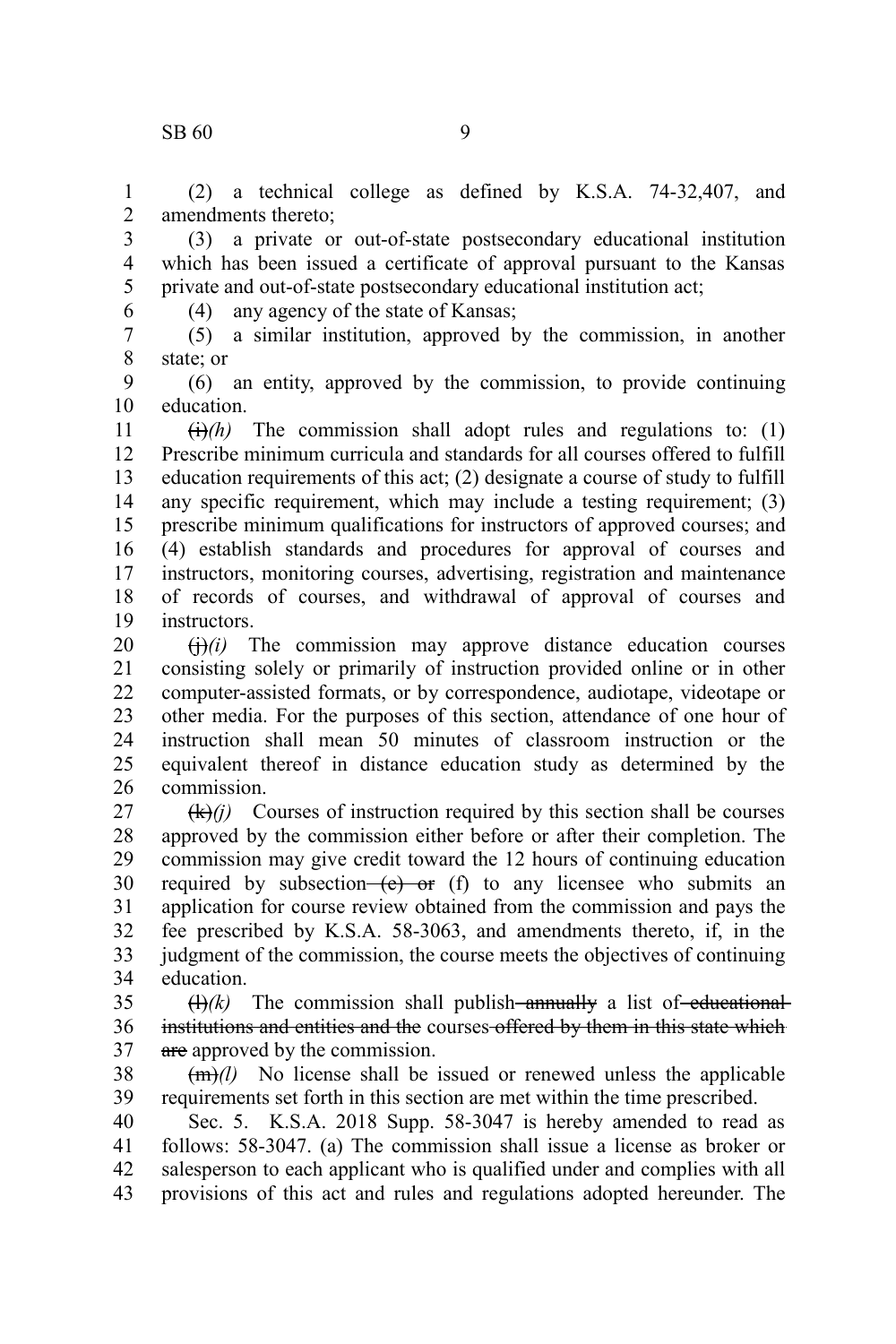form of license shall be prescribed by the commission. 1

(b) A salesperson's or associate broker's license shall be delivered or mailed to the *in the control of their* supervising broker or branch broker, if applicable, and shall be kept in the custody and control of such broker until canceled or until the salesperson or associate broker leaves employment by or association with the broker *until deactivated by the commission at the request of the salesperson or associate broker or the supervising broker or branch broker*. 2 3 4 5 6 7 8

(c) Immediately upon the termination of a salesperson or associate broker from employment by or association with a broker, the supervising broker or branch broker, if applicable, shall return such salesperson's or associate broker's license to the commission for cancellation *The supervising broker or branch broker shall immediately notify the commission of the termination of employment or association with a salesperson or associate broker and request deactivation of the* salesperson's or associate broker's license. A license-canceled deactivated but not suspended or revoked may be reinstated at any time during the period for which it was issued upon receipt of the fee for reinstatement prescribed by K.S.A. 58-3063, and amendments thereto, and an application therefor. Such application shall be made on a form provided by the commission–and shall be signed by the licensee and the licensee'ssupervising broker or branch broker, if applicable. 9 10 11 12 13 14 15 16 17 18 19 20 21 22

(d) Upon a change in a supervising broker's name, business name or trade name for the primary office or a change in the location of a supervising broker's office, the supervising broker shall, within 10 days, return to the commission together with the reinstatement fee prescribed by K.S.A. 58-3063, and amendments thereto, for cancellation and reinstatement under the new name or location of the supervising broker: (1) The license of the supervising broker; (2) the license of any other broker who is associated with the supervising broker and whose license requires reinstatement under the new name or location; and (3) the licenses of all salespersons and associate brokers employed by or associated with the supervising broker. 23 24 25 26 27 28 29 30 31 32 33

(e) The supervising broker of the primary office shall be responsible for ensuring that the branch broker complies with subsections (f) and (l). 34 35

(f) Upon a change in a supervising broker's name, business name or trade name for the primary office or a change in the location of a branch broker's office, the branch broker shall, within 10 days, return to the commission, for cancellation and reinstatement under the new name for the primary office and branch office or location of the branch office, the license of the branch broker and the licenses of all salespersons and associate brokers assigned to the branch office, together with the reinstatement fee prescribed by K.S.A. 58-3063, and amendments thereto. 36 37 38 39 40 41 42 43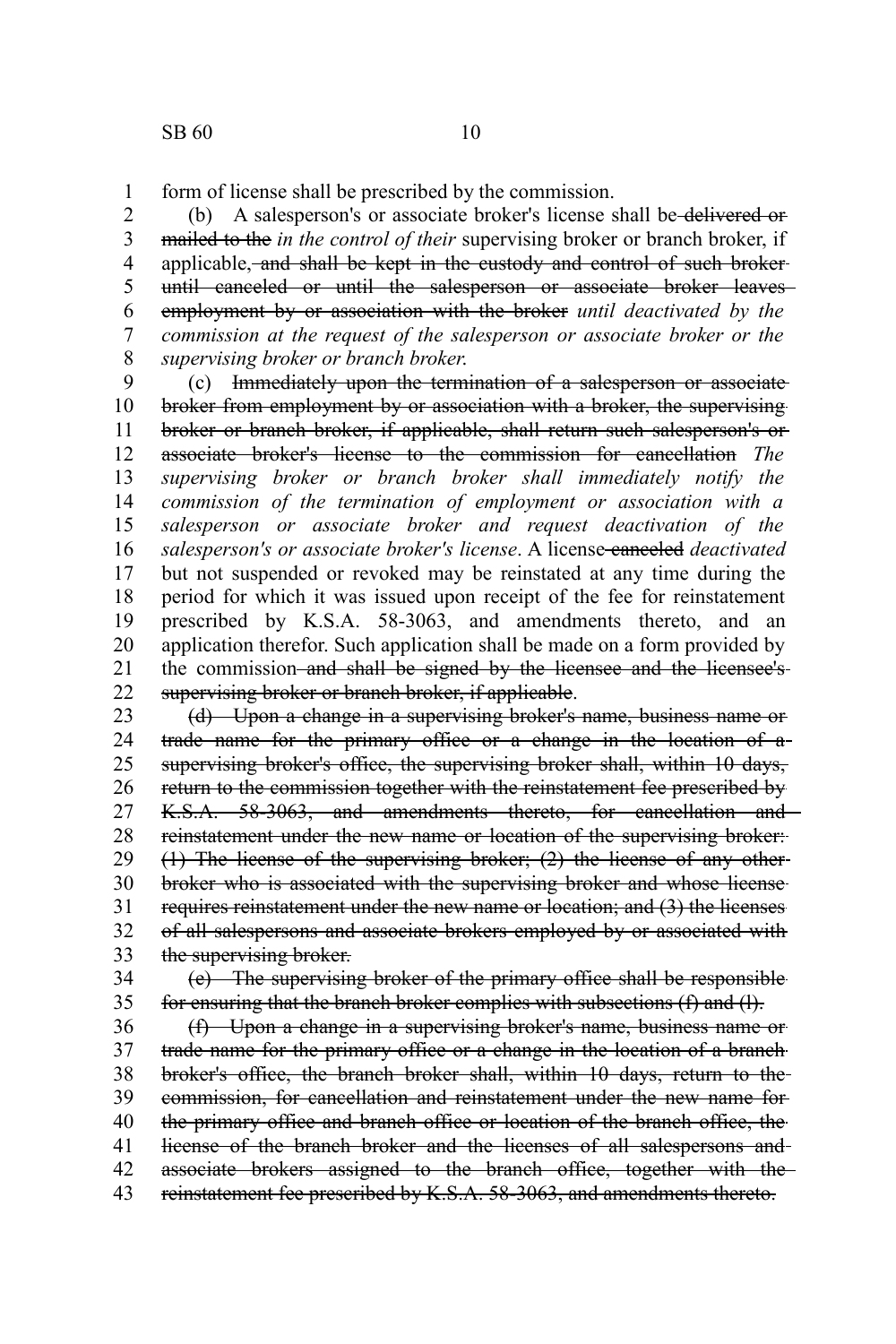(g) (1) To change the broker designated as the branch broker or supervising broker of an office, the supervising broker shall, within 10 days, notify the commission on a form approved by the commission. Except as provided in paragraphs  $(2)$ ,  $(3)$  or  $(4)$ , the supervising brokershall return to the commission, for cancellation and reinstatement, the licenses of the current broker and new broker, together with the reinstatement fee prescribed by K.S.A. 58-3063, and amendments thereto. (2) The license of a broker is not required to be returned to the commission for cancellation and reinstatement if the broker is: (A) An associate broker in the primary office and will function as the supervising broker; or (B) an associate broker in the branch office and will function as the branch broker. (3) The license of a supervising broker is not required to be returned to the commission for cancellation and reinstatement if the broker will continue to be associated or employed by the primary office as anassociate broker. (4) The license of a branch broker is not required to be returned to the commission for cancellation and reinstatement if the broker will continue to be associated or employed by the branch office as an associate broker. (h)(d) If a salesperson's or associate broker's employment or association with a supervising broker is terminated by the supervising broker *supervising broker or branch broker requests a salesperson's or associate broker's license to be deactivated* for *a* violation of this act or rules and regulations adopted hereunder, or the brokerage relationships in real estate transactions act or rules and regulations adopted thereunder, the supervising broker *or branch broker* shall submit a written statement to the commission, within 10 days, setting forth the alleged facts that were involved. *The supervising broker of the primary office shall be responsible for ensuring that the branch broker complies with this subsection.* (i) If a salesperson's or associate broker's employment or association with a branch broker is terminated by the branch broker for violation of this act or rules and regulations adopted hereunder, or the brokerage relationships in real estate transactions act or rules and regulations adopted thereunder, the branch broker shall submit a written statement to the commission, within 10 days, setting forth the alleged facts that were involved.  $(i)$  When a termination occurs pursuant to subsections  $(h)$  or  $(i)$  and a real estate transaction is involved, the duty to report shall apply whether the salesperson or associate broker acted as an agent, transaction broker or as a principal in the transaction. 1 2 3 4 5 6 7 8 9 10 11 12 13 14 15 16 17 18 19 20 21 22 23 24 25 26 27 28 29 30 31 32 33 34 35 36 37 38 39 40 41

(k) Upon closure of a primary office, the supervising broker shall, within 10 days, notify the commission of the closure of the office and 42 43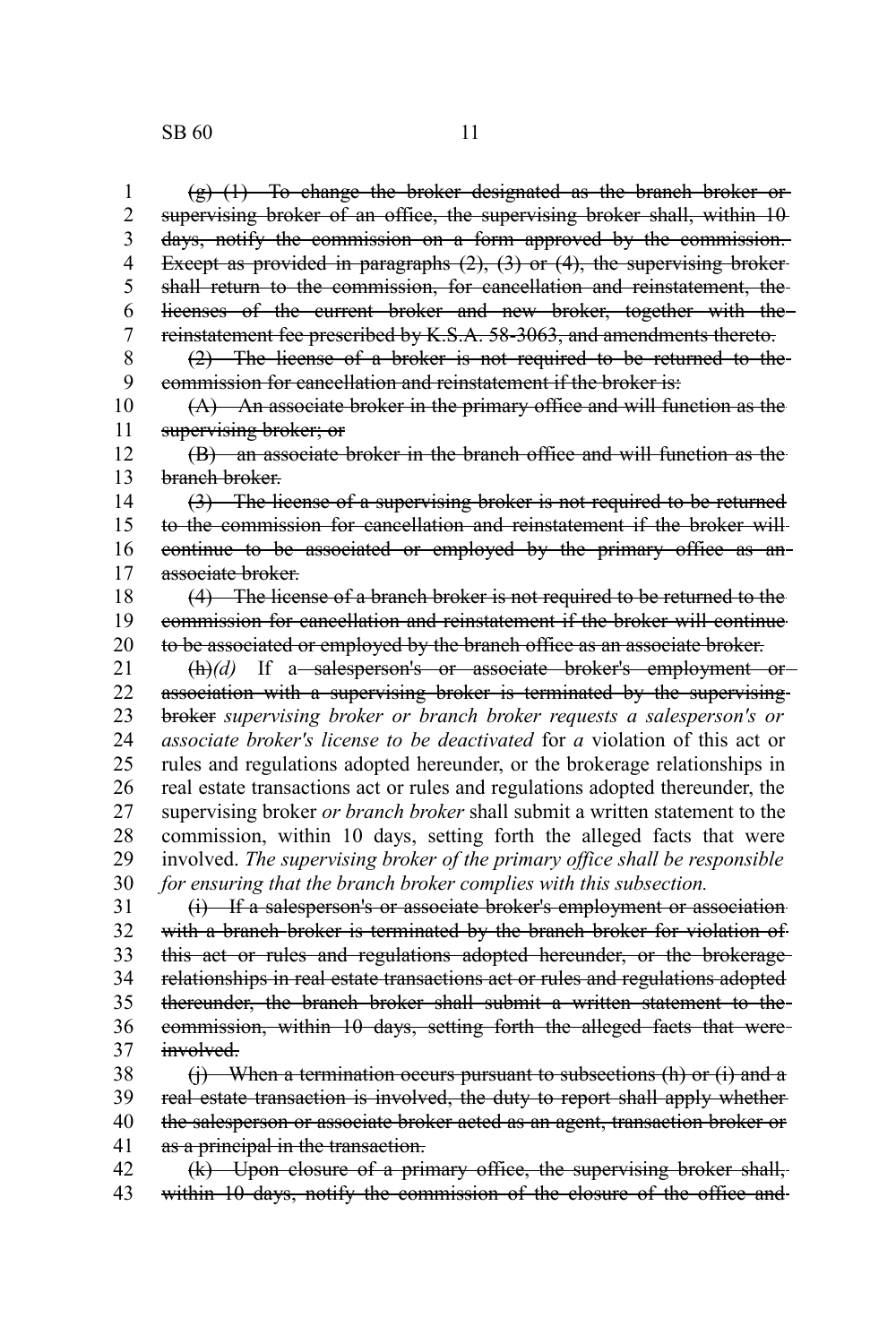return to the commission the supervising broker's license and the licenses of all salespersons or associate brokers employed by or associated with the primary office for the following: 1 2 3

(1) Cancellation and reinstatement if the supervising broker has paid the appropriate fee and filed the appropriate form with the commission for purposes of the supervising broker becoming employed by or associated with a new supervising broker or branch broker; 4 5 6 7

(2) cancellation and reinstatement if the salesperson or associate broker has paid the appropriate fee and filed the appropriate form with the commission for purposes of the salesperson or associate broker becoming employed by or associated with a new supervising broker or branchbroker; or 8 9 10 11 12

13

(3) placement of each license on inactive status.

(l) Upon closure of a branch office, the branch broker shall, within 10 days, notify the commission of the closure of the office and return to the commission the branch broker's license and the licenses of all salespersons or associate brokers employed by or associated with the branch office for the following: 14 15 16 17 18

(1) Cancellation and reinstatement if the branch broker has paid the appropriate fee and filed the appropriate form with the commission for purposes of the branch broker becoming employed by or associated with a new supervising broker or branch broker; 19 20 21 22

(2) cancellation and reinstatement if the salesperson or associate broker has paid the appropriate fee and filed the appropriate form with the commission for purposes of the salesperson or associate broker becoming employed by or associated with a new supervising broker or branchbroker; or 23 24 25 26 27

28

(3) placement of each license on inactive status

*(e) A license deactivated for a period of not more than two years and that is not suspended or revoked shall be reinstated if the licensee complies with the requirements of K.S.A. 58-3046a, and amendments thereto, for the immediately preceding license period and pays the fee for reinstatement prescribed by K.S.A. 58-3063, and amendments thereto, and an application therefor. Such application shall be made on a form provided by the commission.* 29 30 31 32 33 34 35

*(f) A license deactivated for a continuous period of more than two years and not more than five years and that is not suspended or revoked shall be reinstated if the licensee submits evidence, satisfactory to the commission, of attendance at continuing education approved by the commission that totals six additional hours of instruction for each full year that the license has been on deactivated status, pays the fee for reinstatement prescribed by K.S.A. 58-3063, and amendments thereto, and an application therefor. Such application shall be made on a form* 36 37 38 39 40 41 42 43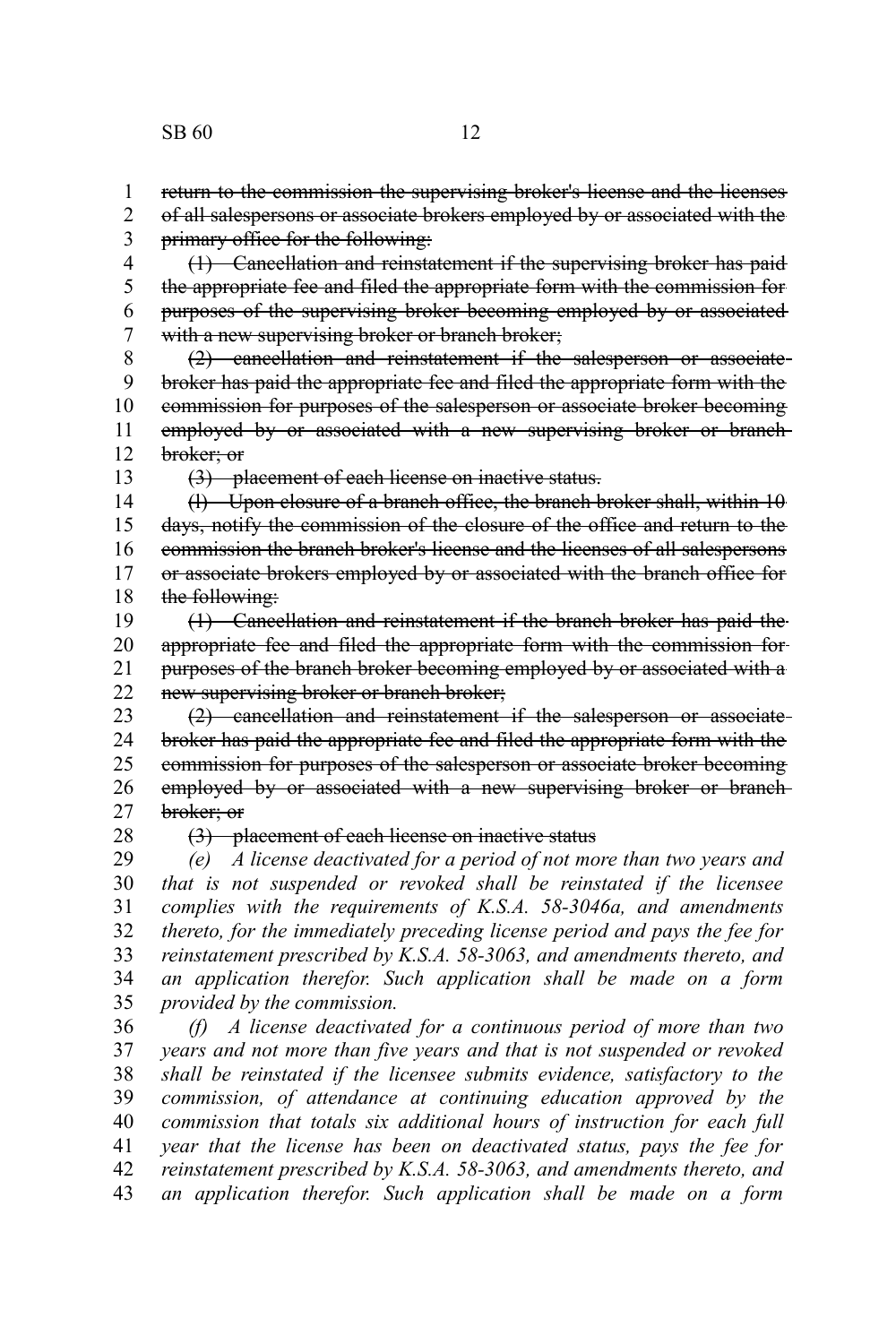*provided by the commission.* 1

*(g) A license deactivated for a continuous period of more than five years and that is not suspended or revoked shall be reinstated if the licensee meets the examination requirements for an original applicant, submits evidence, satisfactory to the commission, of attendance at courses of instruction approved by the commission that totals six additional hours of instruction for each full year that the license has been on deactivated status, pays the fee for reinstatement prescribed by K.S.A. 58-3063, and amendments thereto, and an application therefor. Such application shall be made on a form provided by the commission.* 2 3 4 5 6 7 8 9 10

*(h) A licensee whose license is deactivated shall not be entitled to act in any capacity for which a license is required, until the licensee's license has been reinstated*. 11 12 13

Sec. 6. K.S.A. 2018 Supp. 58-3060 is hereby amended to read as follows: 58-3060. (a) Each licensed resident broker shall have and maintain a principal place of business *primary office* in the state of Kansas, or in an adjoining state-with the written permission of the commission, which shall serve as such broker's primary office for the transaction of business. Each licensed nonresident broker shall have and maintain a principal place of business *primary office* in the broker's state of residence or in the state of Kansas which shall serve as such broker's primary office for the transaction of business. 14 15 16 17 18 19 20 21  $22$ 

(b) A supervising broker shall be designated to supervise the primary office and the activities of salespersons and associate brokers assigned to the primary office. Each additional office or place of business, other than the primary office, shall be designated a branch office and a branch broker shall be designated to supervise such office and the activities of salespersons and associate brokers assigned to such office. 23 24 25 26 27 28

(c) A branch broker's license and those of salespersons and associate brokers assigned to the branch office shall be displayed in the branch office. All other licenses of brokers, salespersons and associate brokers shall be displayed in the broker's primary office. 29 30 31 32

(d) A *supervising* broker shall give written notice to the director*commission within five days* of any change in-location of any office of the broker, by returning licenses for cancellation and reinstatement under the new location as provided by K.S.A. 58-3047, and amendments thereto *the:* 33 34 35 36 37

- *(1) Supervising broker's name;*
- *(2) business name;* 38
- *(3) trade name;* 39
- *(4) location of any office of the broker; or* 40
- *(5) broker designated as the branch broker or supervising broker of an office*. 41 42
- *(d) A supervising broker shall give written notice to the commission* 43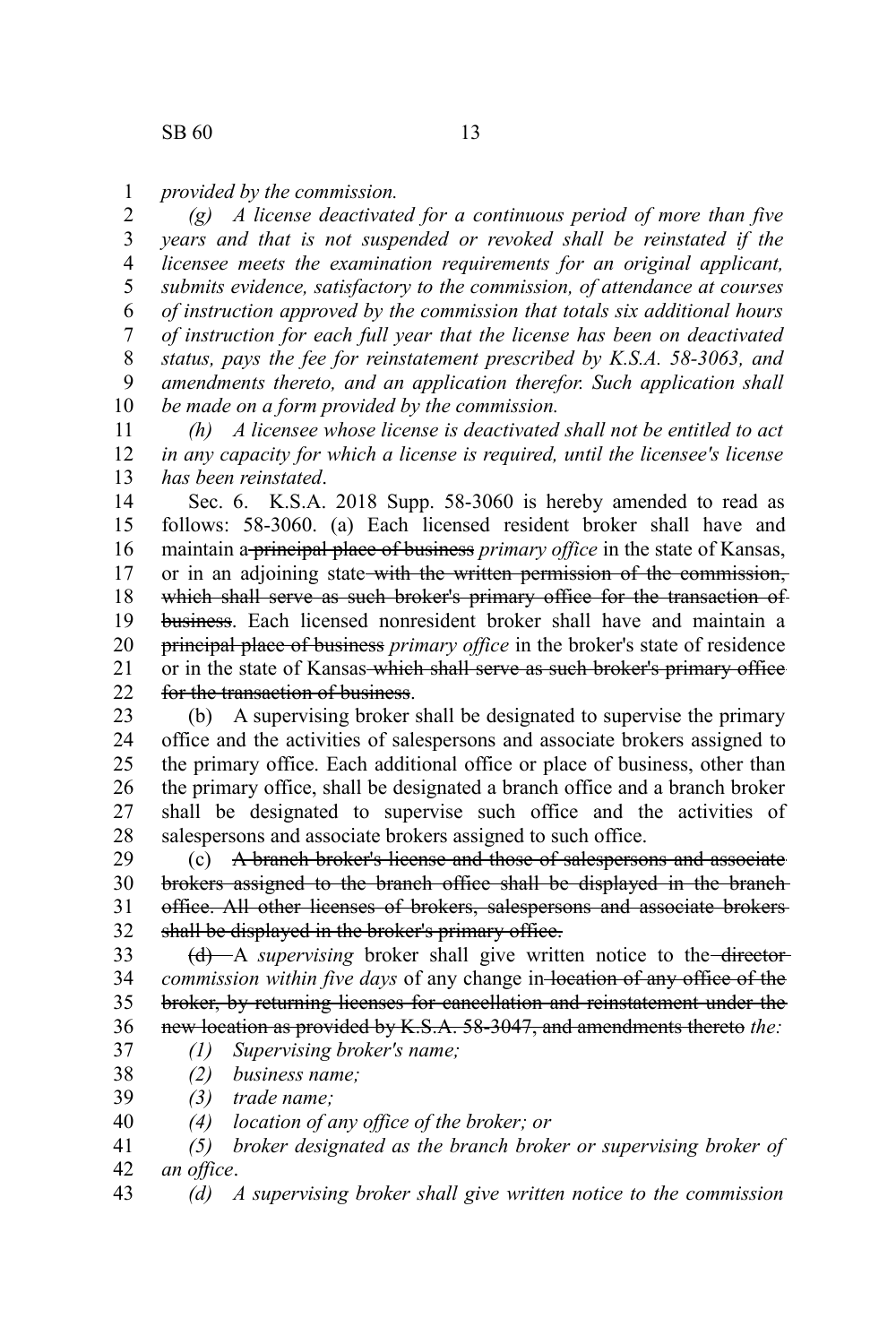*within five days of closure of a primary office or branch office. The commission shall place each license that is still affiliated with the closed office, at the time of closure, on inactive status unless that license is affiliated with another office.* 1 2 3 4

(e) The requirement of maintaining an office as provided by this section shall not apply to an associate broker, to a broker whose license is on deactivated status or to an officer, member, partner, shareholder or employee of an association, corporation, limited liability company, limited liability partnership, partnership or professional corporation who is not designated as the supervising broker of an office of the association, corporation, limited liability company, limited liability partnership, partnership or professional corporation. 5 6 7 8 9 10 11 12

*(f) A primary office may be in the supervising broker's residence. A branch office may be in the branch broker's residence.* 13 14

Sec. 7. K.S.A. 2018 Supp. 58-3063 is hereby amended to read as follows: 58-3063. (a) The commission shall adopt rules and regulations fixing the amounts of the fees provided for by this act, subject to the following: 15 16 17 18

(1) For any examination required for licensure, a fee in an amount equal to the actual cost of the examination and the administration thereof. 19 20

(2) For any criminal history record check required for licensure, a fee in the amount necessary to reimburse the commission for the cost of administering the criminal history record check. 21 22 23

(3) For submission of an application for an original salesperson's license, an amount not exceeding \$25. 24 25

(4) For submission of an application for an original broker's license, an amount not exceeding \$50. 26 27

(5) For an original salesperson's license, a<del> prorated</del> fee based on a two-year amount not exceeding \$150. 28 29

(6) For an original broker's license, a<del>-prorated</del> fee based on a twoyear amount not exceeding \$200. 30 31

(7) For renewal of a salesperson's license, a fee based on a two-year amount not exceeding \$150. 32 33

(8) For renewal of a broker's license, a fee based on a two-year amount not exceeding \$200. 34 35

(9) For reinstatement of a license which has been deactivated  $-$ orwhich has been canceled pursuant to K.S.A. 58-3047(c), and amendments thereto, or by reason of termination of a salesperson, an amount not exceeding \$15. 36 37 38 39

(10) For reinstatement of all licenses canceled pursuant to K.S.A. 58- 3047(d) or (f), and amendments thereto, an amount not exceeding \$7.50 for each license canceled. 40 41 42

(11) For issuance of a duplicate license, an amount not exceeding 43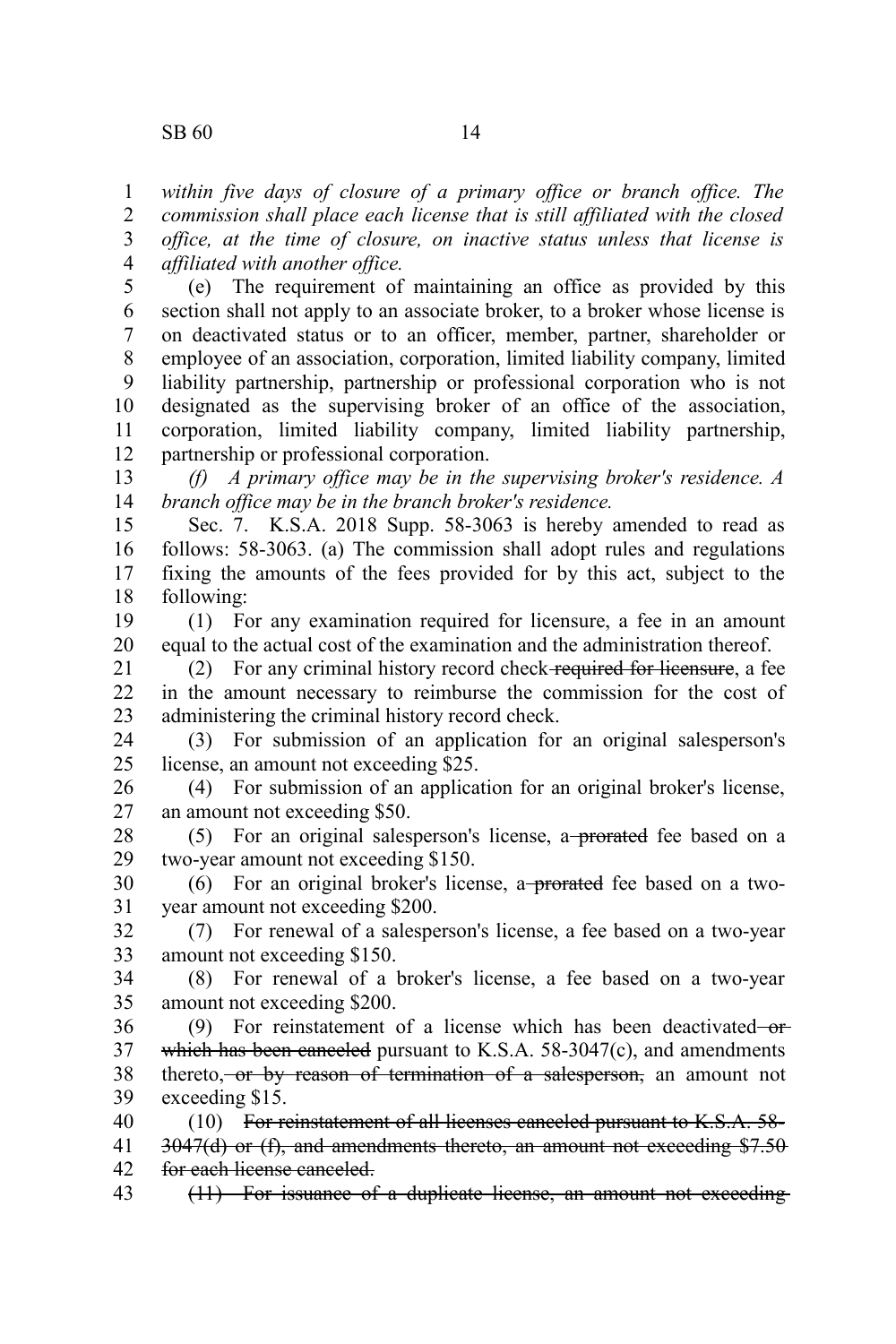\$10. (12) For certification of licensure to another jurisdiction, an amount not exceeding \$10. (13) For approval of a course of instruction submitted by a course provider pursuant to K.S.A. 58-3046a, and amendments thereto, an amount not exceeding \$75. (14) For renewal of an approved course of instruction pursuant to K.S.A. 58-3046a, and amendments thereto, an amount not exceeding \$15.  $(15)(11)$  For approval of a course of instruction submitted by any licensee for credit toward the 12 hours of additional instruction required by K.S.A. 58-3046a, and amendments thereto, an amount not-less than \$10 nor more than *exceeding* \$20, as determined by the commission. (16) For a temporary salesperson's license, an amount not exceeding \$25.  $(17)$ *(12)* For each branch office opened or established–after July 1, 2006, an amount not exceeding \$100. (18)*(13)* For each primary office of a company created or established by a supervising broker-after July 1, 2006, an amount not exceeding \$100. (19) For certification of a licensee's education history under K.S.A. 58-3046a, and amendments thereto, an amount not exceeding \$25. (20) For certification of licensure of a professional corporation, an amount not exceeding \$25. (21) For each additional primary or branch office at which a salesperson or an associate, supervising or branch broker is associated or employed, if such person is associated or employed by more than oneprimary or branch office, an amount not exceeding \$50, to be paid by such salesperson or broker. (b) For each prorated fee, the commission shall establish a monthly amount, rounded off to the nearest dollar, and shall compute the fee from the last calendar day of the month in which the license is issued to the expiration date of the license.  $\left(\frac{e}{e}\right)$  Subject to the limitations of this section, the commission shall fix the fees provided for by this section in the amounts necessary to administer and enforce this act.  $(d)$  (c) The fees provided for by this section shall be applicable regardless of the type of license. Sec. 8. K.S.A. 2018 Supp. 58-3080 is hereby amended to read as follows: 58-3080. (a) Except as provided in subsection  $(e)$ , When the license of a supervising broker or branch broker expires or is deactivated, the licenses of all licensees associated with or employed by the supervising broker or branch broker shall automatically be placed on inactive status within five calendar days after written notice is issued by the commission to the associated or employed licensee unless notification is provided to 1 2 3 4 5 6 7 8 9 10 11 12 13 14 15 16 17 18 19 20 21 22 23 24 25 26 27 28 29 30 31 32 33 34 35 36 37 38 39 40 41 42 43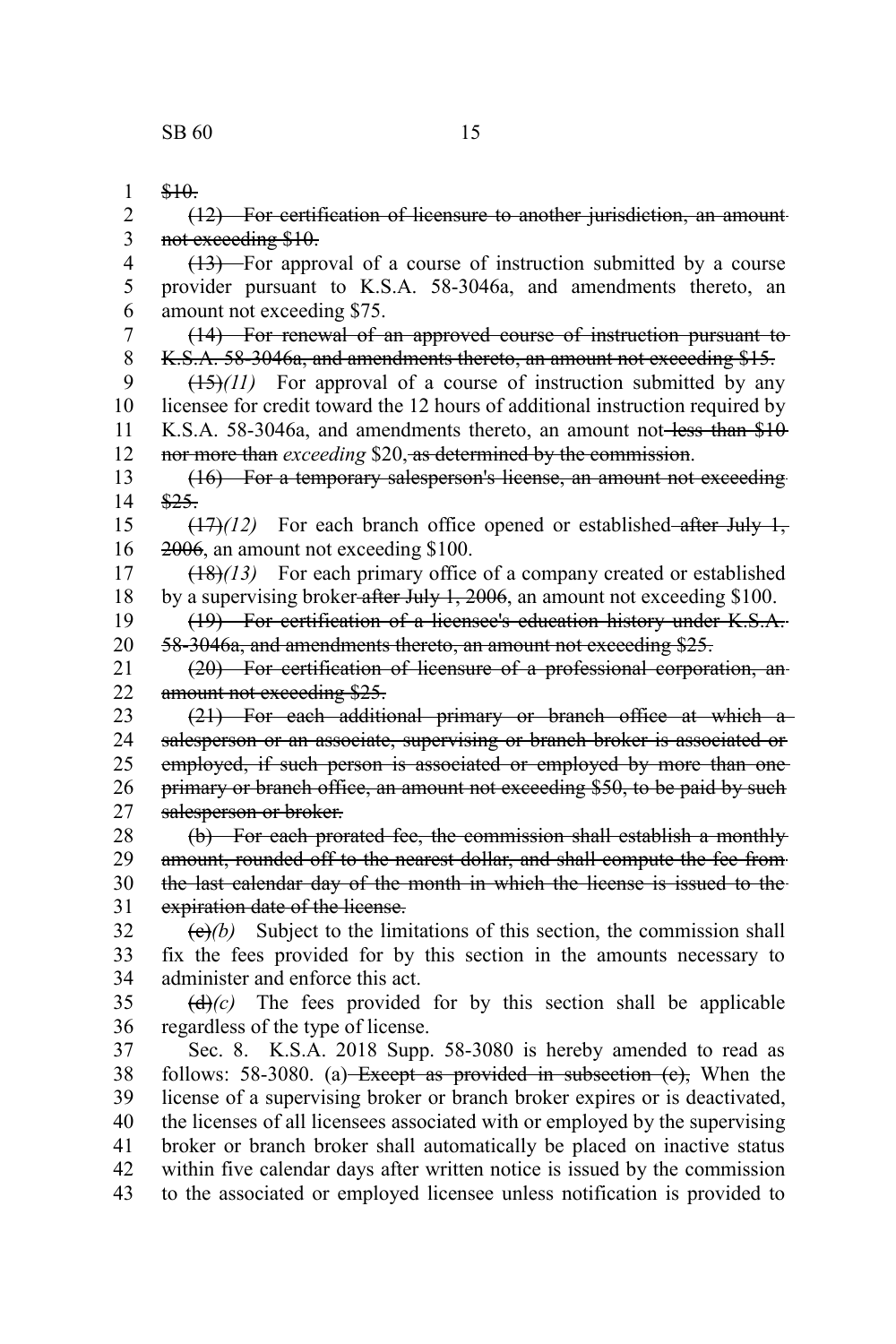the commission prior to the expiration date of the license or the date the license is deactivated that another broker will assume the role as the supervising broker or branch broker-or, the licensee transfers to another supervising broker or branch broker *or the licensee is currently associated or employed with another broker. If deemed in the public interest until pending transactions are closed, the commission may authorize another broker to act as the supervising or branch broker during any period of deactivation*. 1 2 3 4 5 6 7 8

(b) If notification is not received by the commission prior to the expiration date or deactivation date of the supervising broker's or branch broker's license that another broker will act as supervising broker or branch broker, the supervising broker or branch broker whose license expires or is deactivated shall return to the commission the licenses of all licensees associated or employed by the supervising broker or branch broker before or immediately upon the expiration date or deactivation date of the supervising broker's or branch broker's license. 9 10 11 12 13 14 15 16

(c) If deactivation is a condition imposed upon the license of a supervising broker or a branch broker by order of the commission pursuant to K.S.A. 58-3050, and amendments thereto, the commission may authorize another broker to act as the supervising broker or branch broker during the period of deactivation. If another broker is not authorized to act as the supervising broker or branch broker during the period of deactivation, the supervising broker or branch broker shall return to the commission the licenses of all licensees associated with or employed by the supervising broker or branch broker within five calendar days of the effective date of the commission's order of deactivation. 17 18 19 20 21 22 23 24 25 26

(d) The provisions of this section shall be a part of and supplemental to the Kansas real estate brokers' and salespersons' license act. 27 28

Sec. 9. K.S.A. 2018 Supp. 58-3081 is hereby amended to read as follows: 58-3081. (a) When the license of a supervising broker or branch broker is suspended or revoked, the licenses of all licensees associated with or employed by the supervising broker or branch broker shall automatically be placed on inactive status within five calendar days after written notice is issued by the commission to the associated or employed licensee for the duration of the suspension or revocation, unless the licensee transfers to another supervising broker or branch broker *or the licensee is currently associated or employed with another broker*. If deemed in the public interest until pending transactions are closed, the commission may authorize another broker to act as the supervising or branch broker during any period of suspension or revocation. 29 30 31 32 33 34 35 36 37 38 39 40

(b) If another broker is not authorized by the commission to act as the supervising broker or branch broker during the period of suspension or revocation, the supervising broker or branch broker whose license is 41 42 43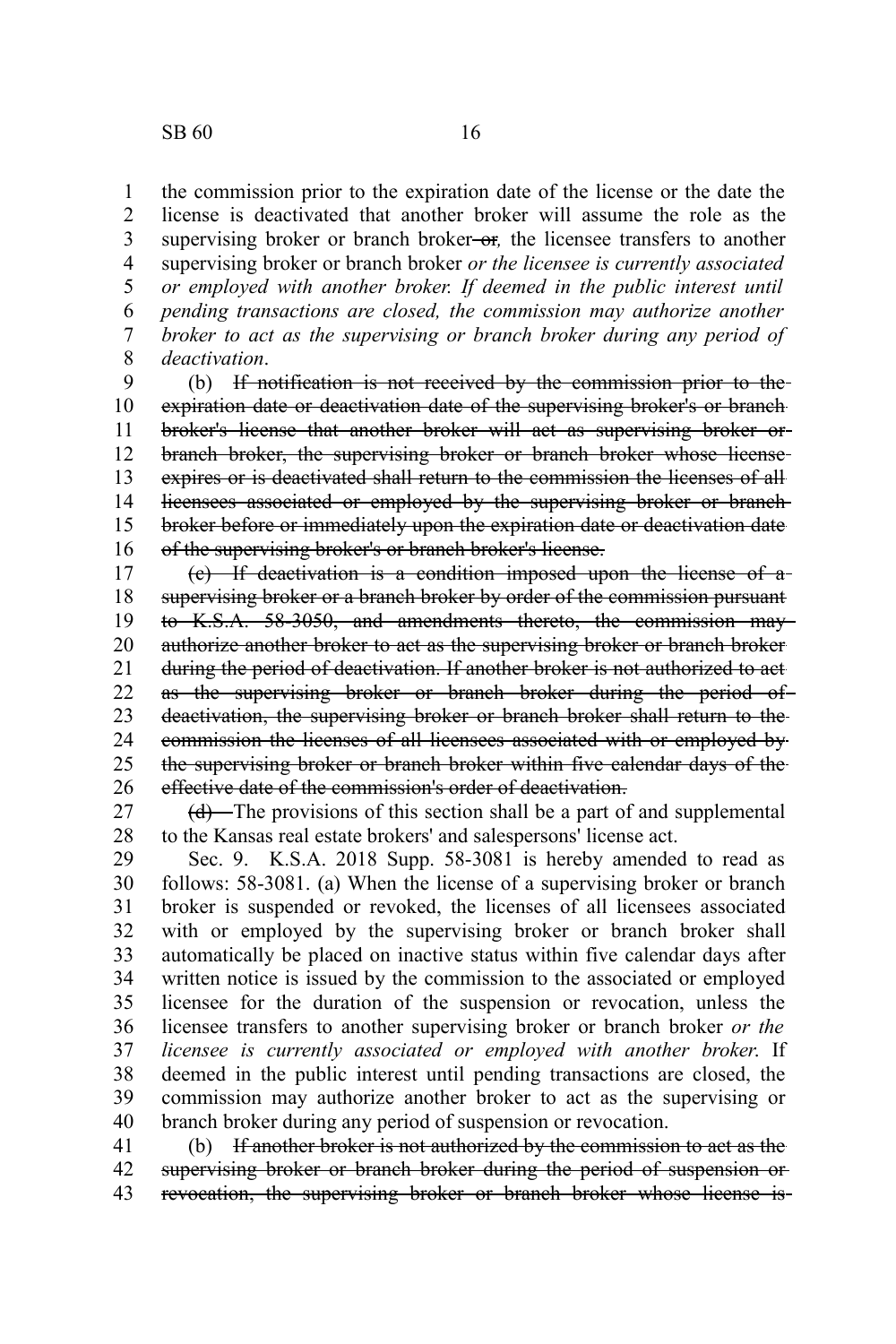suspended or revoked shall return to the commission the licenses of all-1

licensees associated or employed by the supervising broker or branch 2

broker within five calendar days of the effective date of the order of suspension or revocation. 3 4

 $(e)$ —The provisions of this section shall be a part of and supplemental to the Kansas real estate brokers' and salespersons' license act. 5 6

Sec. 10. K.S.A. 74-4202 is hereby amended to read as follows: 74- 4202. (a) Within 30 days after the appointment of the members to beregularly appointed within any year, the commission shall meet in the city of Topeka for the purpose of organizing by selecting from its membership a chairperson and such other officers as the commission may deemnecessary and appropriate *At the first meeting of the commission after January 1 of each year, or as required thereafter, the members shall elect a chairperson and a vice-chairperson from its membership. The members elected shall serve for a term of one year or the remainder of the term, as the case may be. The vice-chairperson shall exercise all of the powers of the chairperson in the absence of the chairperson*. A majority of the members of the commission shall constitute a quorum for the exercise of the powers or authority conferred upon it. 7 8 9 10 11 12 13 14 15 16 17 18 19

(b) The commission shall receive applications for, and issue licenses to, brokers and salespersons, as provided in the real estate brokers' and salespersons' license act and shall administer the provisions of this act and the brokerage relationships in real estate transactions act. The commission may do all things necessary and convenient for carrying into effect the provisions of the acts and may adopt rules and regulations not inconsistent *consistent* with the acts. For the purpose of the acts, the commission shall make all necessary investigations, and every licensee shall furnish to the commission such evidence as the licensee may have as to any violation the acts or any rules and regulations adopted under the acts. The commission may enforce any order by an action in the district court of the county where the alleged violator resides or where the violation allegedly occurred. 20 21 22 23 24 25 26 27 28 29 30 31 32

(c) Each member of the commission shall be paid compensation, subsistence allowances, mileage and other expenses as provided in K.S.A. 75-3223, and amendments thereto. 33 34 35

(d) The commission shall hold meetings and hearings in the city of Topeka or at such places as it shall determine at such times as it may designate and on request of two or more of its members. 36 37 38

(e) The commission shall maintain an office in the city of Topeka, and all files, records and property of the commission shall at all times be and remain therein. 39 40 41

(f) The commission shall adopt a seal by which it shall attest its proceedings. Copies of all records and papers required by law or the 42 43